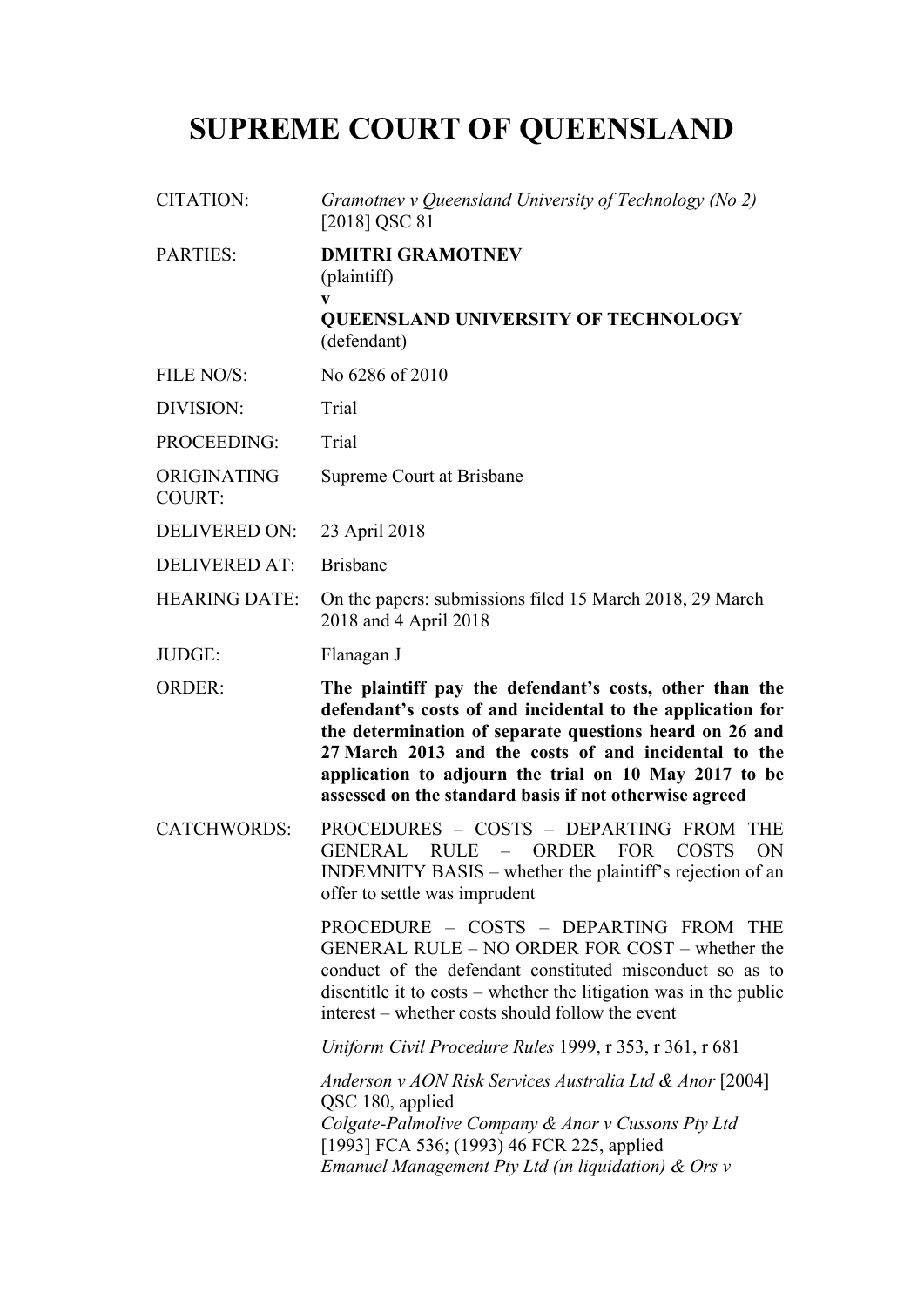|                    | <i>Foster's Brewing Group Ltd &amp; Ors and Coopers &amp; Lybrand</i><br>$& Ors$ [2003] QSC 299, applied<br>Gramotnev v Queensland University of Technology (No 2)<br>[2015] QCA 178, cited<br>Gramotnev v Queensland University of Technology [2018]<br>QSC 37, considered<br>Hazeldene's Chicken Farm Pty Ltd v Victorian WorkCover<br>Authority (No 2) [2005] VSCA 298; (2005) 13 VR 435,<br>applied<br>Mott v Philip & Ors; Prosser v Philip & Ors (No 2) [2017]<br>QSC 255, applied<br><i>Rathie v ING Life Ltd</i> [2004] QSC 146, applied<br>Schofield v Hopman & Anor (No 2) [2017] QSC 324, applied |
|--------------------|--------------------------------------------------------------------------------------------------------------------------------------------------------------------------------------------------------------------------------------------------------------------------------------------------------------------------------------------------------------------------------------------------------------------------------------------------------------------------------------------------------------------------------------------------------------------------------------------------------------|
| <b>COUNSEL:</b>    | The plaintiff appeared on his own behalf<br>D Kelly QC, with D de Jersey, for the defendant                                                                                                                                                                                                                                                                                                                                                                                                                                                                                                                  |
| <b>SOLICITORS:</b> | The plaintiff appeared on his own behalf<br>Minter Ellison Lawyers for the defendant                                                                                                                                                                                                                                                                                                                                                                                                                                                                                                                         |

- [1] On 8 March 2018 the Court made orders dismissing the plaintiff's claim. Subsequent directions were made for the filing of submissions in respect of costs. These Reasons deal with the costs of the claim.
- [2] The defendant seeks an order that the plaintiff pay the defendant's costs, other than the defendant's costs of and incidental to the application for the determination of the separate questions heard on 26 and 27 March 2013 and the costs of and incidental to the application to adjourn the trial on 10 May 2017, assessed on the standard basis up and until 2 December 2011 and thereafter on the indemnity basis.
- [3] The defendant does not seek the costs of the determination of the separate question as pursuant to the order of P Lyons J of 7 December 2012, the defendant is not entitled to claim costs of and incidental to the application for the orders made pursuant to r 485 of the *Uniform Civil Procedure Rules* 1999 (UCPR).
- [4] Nor does the defendant seek the costs of and incidental to the application to adjourn the trial on 10 May 2017. The adjournment arose in circumstances where on the second day of trial, after the plaintiff (who is self-represented) had closed his case, the defendant sought leave to amend its defence. These amendments were sought to ensure that the parties properly joined issue in respect of the issue of causation. In relation to the first and second alleged breaches of the employment contract the plaintiff had pleaded that these breaches caused the termination of his employment with the defendant.<sup>1</sup> By its original defence the defendant sought to meet the plaintiff's causation case by a bare denial that it had breached the employment contract. Having been granted leave to amend the defendant pleaded that the real and effective cause of the termination of the employment contract was the plaintiff's conduct. The

<sup>&</sup>lt;sup>1</sup> Further Amended Statement of Claim, [196] and [209]-[220].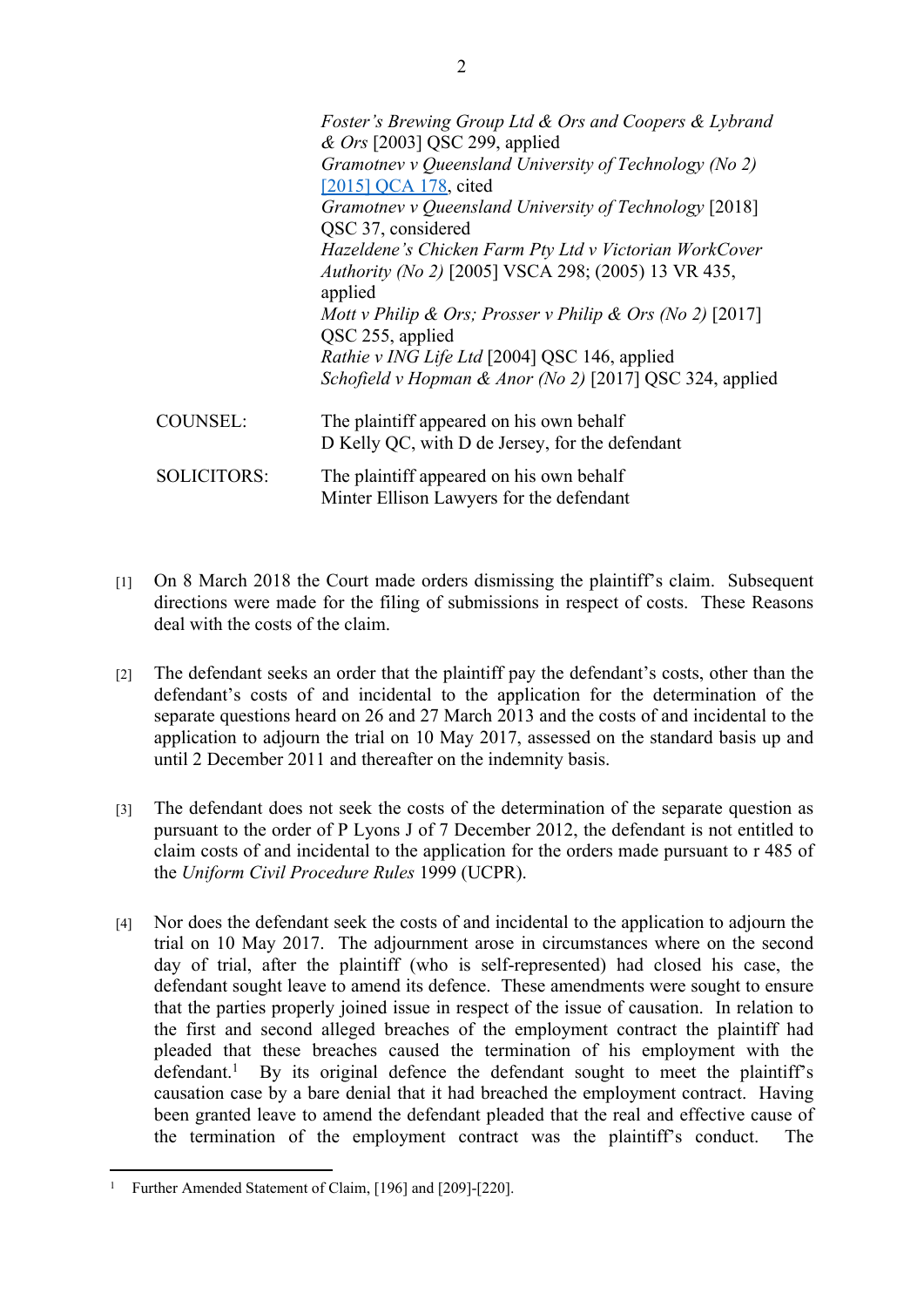adjournment of the trial was therefore necessitated by the defendant seeking and being granted leave to amend its pleadings.<sup>2</sup> As is recorded in the transcript of 10 May 2017, the Court intimated that irrespective of the outcome of the trial the plaintiff should not be liable for any costs of and incidental to the application to adjourn the trial on 10 May 2017.<sup>3</sup>

- [5] The defendant seeks costs on the indemnity basis after 2 December 2011, relying on its offer to settle the proceedings made pursuant to r 353 of the UCPR dated 18 November 2011. The offer was for an amount of \$100,000 plus standard costs to be assessed if not agreed. That offer to settle remained open for acceptance for a period of 14 days from the date of service. The plaintiff rejected this offer by email dated 21 November 2011.
- [6] The plaintiff submits there should be no order as to costs or alternatively, that the defendant's costs be capped at a maximum of \$5,000. As a further alternative, the plaintiff seeks an order that costs be delayed until the completion of any appeal process. No basis for this further alternative order is identified. Judgment having been given dismissing the plaintiff's claim, it is appropriate that the Court proceed to determine the issue of costs.

## **Should the Defendant be awarded indemnity costs?**

- [7] The defendant's offer to settle was expressly stated to be made pursuant to r 353 which falls within chapter 9 part 5 of the UCPR. Part 5 includes r 361 which provides:
	- "(1) This rule applies if  $-$ 
		- (a) The defendant makes an offer that is not accepted by the plaintiff and the plaintiff does not obtain an order that is more favourable to the plaintiff than the offer; and
		- (b) The court is satisfied that the defendant was at all material times willing and able to carry out what was proposed in the offer.
	- (2) Unless a party shows another order for costs is appropriate in the circumstances, the court must –
		- (a) order the defendant to pay the plaintiff's costs, calculated on the standard basis, up to and including the day of service of the offer; and
		- (b) order the plaintiff to pay the defendant's costs, calculated on the standard basis, after the day of service of the offer.
	- (3) However, if the defendant's offer is served on the first day or a later day of the trial or hearing of the proceeding then, unless the court otherwise orders –
		- (a) the plaintiff is entitled to costs on the standard basis to the opening of the court on the next day of the trial; and

<sup>2</sup> Transcript, 10 May 2017, 2-13, line 1 to 2-15, line 34.

<sup>3</sup> Transcript, 10 May 2017, 2-15, lines 41-43.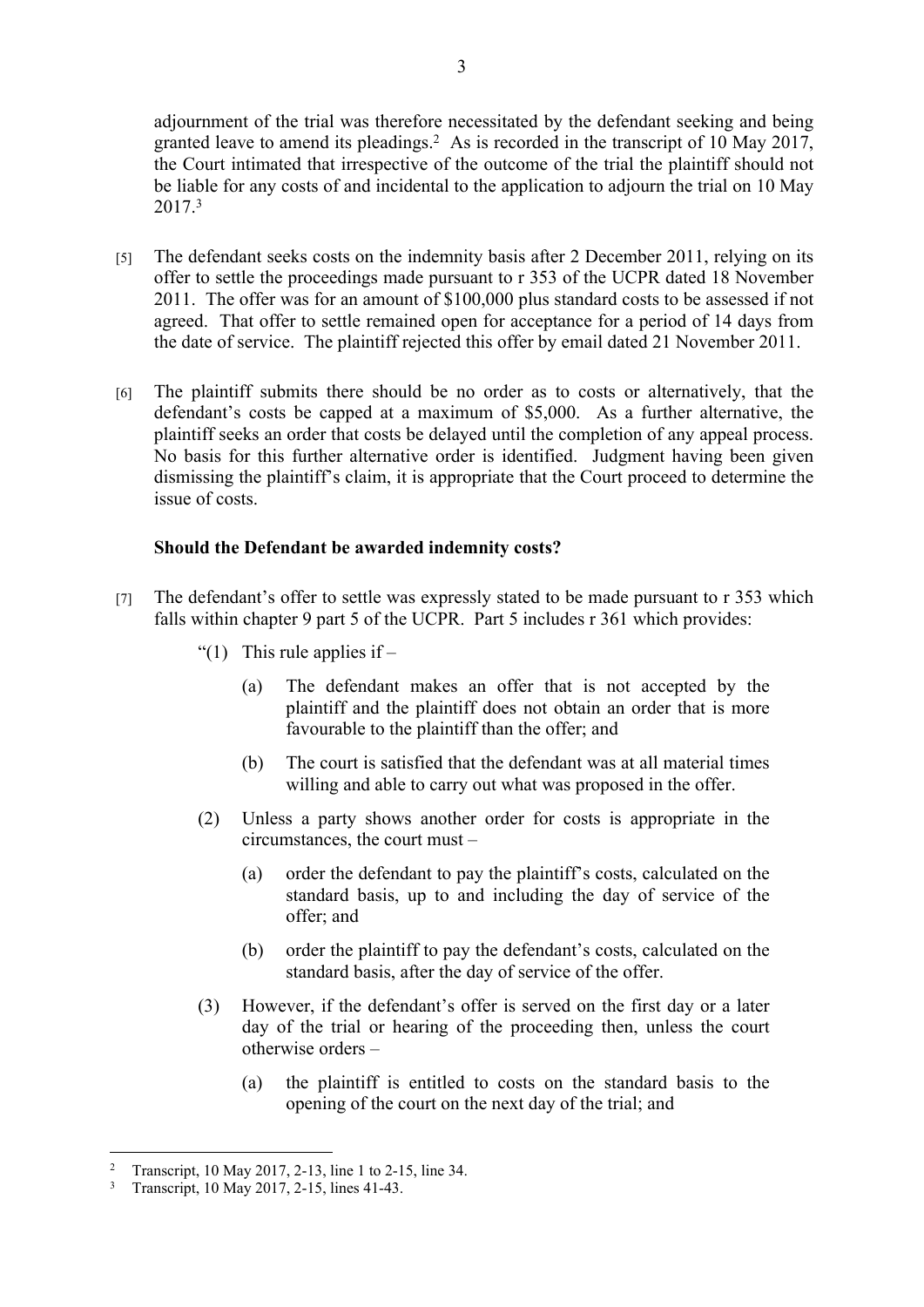- (b) the defendant is entitled to the defendant's costs incurred after the opening of the court on that day on the indemnity basis.
- (4) If the defendant makes more than 1 offer satisfying sub-rule (1), the first of those offers is taken to be the only offer for this rule."

The word "order" in  $r \frac{361(1)(a)}{2}$  is defined in Schedule 4 to the UCPR to include a judgment.

[8] The defendant accepts that as the plaintiff failed to obtain any judgment in his favour r 361 does not apply and costs are in the discretion of the Court. There are a number of cases which have held that where a plaintiff has failed to obtain any judgment in their favour r 361 does not apply.<sup>4</sup> The rationale for this approach was explained by McMurdo J (as his Honour then was) in *Anderson v AON Risk Services Australia Ltd & Anor*: 5

> "Rule 361 provides for the case where an offer is made by a defendant which is refused and the plaintiff obtains a judgment but one which is not more favourable to the plaintiff than the offer. In that case, r  $361(2)$ provides that the usual order would be that the defendant pays the plaintiff's costs on the standard basis up to the service of the offer, and thereafter the plaintiff pays the defendant's costs calculated on the standard basis. A case of the present kind, where the plaintiff refuses an offer but then recovers nothing, is not within r 361."

[9] As r 361 does not apply, costs are in the discretion of the Court in accordance with r 681 which provides:

# "**681 General rule about costs**

- (1) A cost of a proceeding, including an application in a proceeding, are in the discretion of the court but follow the event, unless the court orders otherwise.
- (2) Sub-rule (1) applies unless these rules provide otherwise."
- [10] As observed by McMeekin J in *Schofield v Hopman<sup>6</sup>* it is well-accepted that where there has been an imprudent rejection of an offer this may provide a ground on which to award indemnity costs.<sup>7</sup> In *Mott v Philip & Ors; Prosser v Philip & Ors (No 2)*<sup>8</sup> McMeekin J identified six relevant considerations for determining whether an offer has

<sup>4</sup> *Emanuel Management Pty Ltd (in liquidation) & Ors v Foster's Brewing Group Ltd & Ors and Coopers & Lybrand & Ors* [2003] QSC 299 per Chesterman J (as his Honour then was) at [36]-[39]; *Rathie v ING Life Ltd* [2004] QSC 146 per Wilson J at [52]-[53]; *Anderson v AON Risk Services Australia Ltd & Anor* [2004] QSC 180 per McMurdo J (as his Honour then was) at [10] and *Schofield v Hopman & Anor (No 2)* [2017] QSC 324 per McMeekin J at [4]-[6].

<sup>5</sup> [2004] QSC 180 at [10].

<sup>6</sup> At [7].

<sup>&</sup>lt;sup>7</sup> Referring to *Colgate-Palmolive Company & Anor v Cussons Pty Ltd* [1993] FCA 536 at [24]; (1993) 46 FCR 225.

<sup>8</sup> [2017] QSC 255 at [23].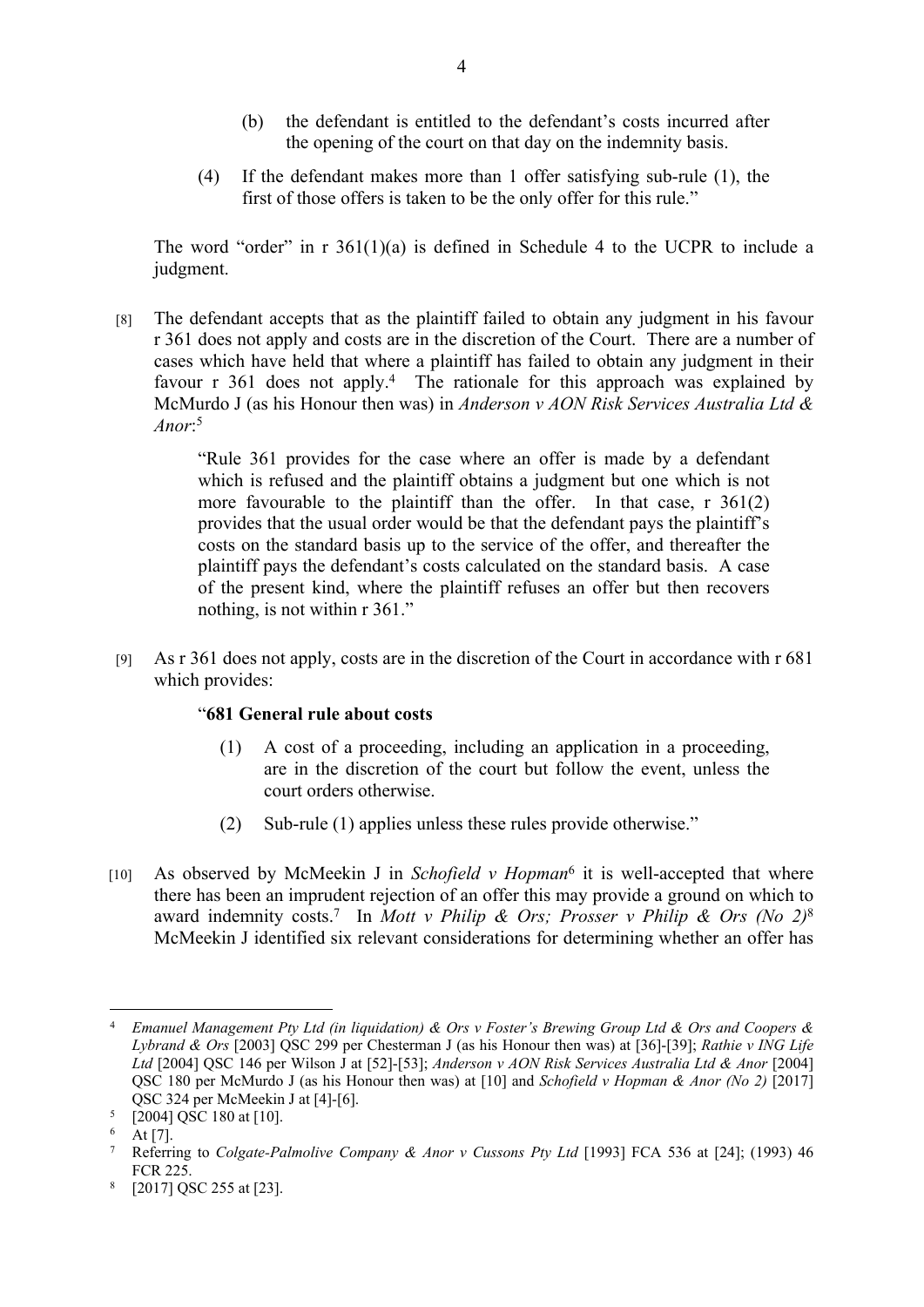been imprudently rejected by reference to the decision of the Victorian Court of Appeal in *Hazeldene's Chicken Farm Pty Ltd v Victorian WorkCover Authority (No 2)*: 9

- "(a) the stage of the proceeding at which the offer was received;
- (b) the time allowed to the offeree to consider the offer;
- (c) the extent of the compromise offered;
- (d) the offeree's prospects of success, assessed as at the date of the offer;
- (e) the clarity with which the terms of the offer were expressed;
- (f) whether the offer foreshadowed an application for an indemnity cost in the event of the offeree's rejecting it."
- [11] As to (a), the defendant submits that the offer was made twelve days after the plaintiff filed his reply and three days after a mediator's certificate was filed. According to the defendant by that stage the matters in issue in the proceeding "were apparent from the pleadings".<sup>10</sup> The defendant's offer to settle was made at an early stage of proceedings. At that stage the plaintiff was and remained self-represented. It was not until the decision of the Queensland Court of Appeal<sup>11</sup> that there was a definitive ruling that clause 44 of QUT's Enterprise Bargaining Agreement 2005-2008 (Academic Staff) (the EBA) constituted a term of the plaintiff's employment contract. The plaintiff alleged two breaches of clause 44 of the EBA. Further, it was not until judgment was given in the present case that there was any judicial determination as to whether the procedures set down by the Grievance Policy were contractual. Although I ultimately concluded that the Grievance Policy was not contractual, this required a detailed examination of the Grievance Policy.<sup>12</sup> Additionally, at the time the defendant's offer to settle was made the parties had not properly joined issue in respect of causation, which ultimately required the defendant to seek leave to amend its defence on the second day of the trial. I therefore do not accept the defendant's submission that, at the time of the making of the offer to settle, the matters in issue in the proceedings were apparent from the pleadings.
- [12] As to (b), the defendant submits that the offer was open for a period of 14 days which allowed ample time for the plaintiff to consider it and take any necessary advice. The plaintiff, in his written submissions as to costs, reproduces his email of 21 November  $2011$  to the defendant rejecting the offer to settle.<sup>13</sup> This email refers to the plaintiff's belief that the defendant and its solicitors repeatedly alleged that the plaintiff was attempting to extort money from the defendant and from the Chancellor of QUT, retired Major General Peter Arnison. According to the email, this allegation of attempted extortion did not permit the plaintiff to either discuss, negotiate or accept financial offers of settlement from the defendant. The email relevantly states:

<sup>9</sup> (2005) 13 VR 435, 442 at [25].

<sup>&</sup>lt;sup>10</sup> Defendant's Written Submissions as to Costs, [6].

<sup>&</sup>lt;sup>11</sup> *Gramotnev v Queensland University of Technology (No 2)* [2015] QCA 178.

<sup>&</sup>lt;sup>12</sup> See *Gramotnev v Queensland University of Technology* [2018] QSC 37 at [154]-[165].

<sup>&</sup>lt;sup>13</sup> Written Submissions of the Plaintiff in relation to Costs, [17].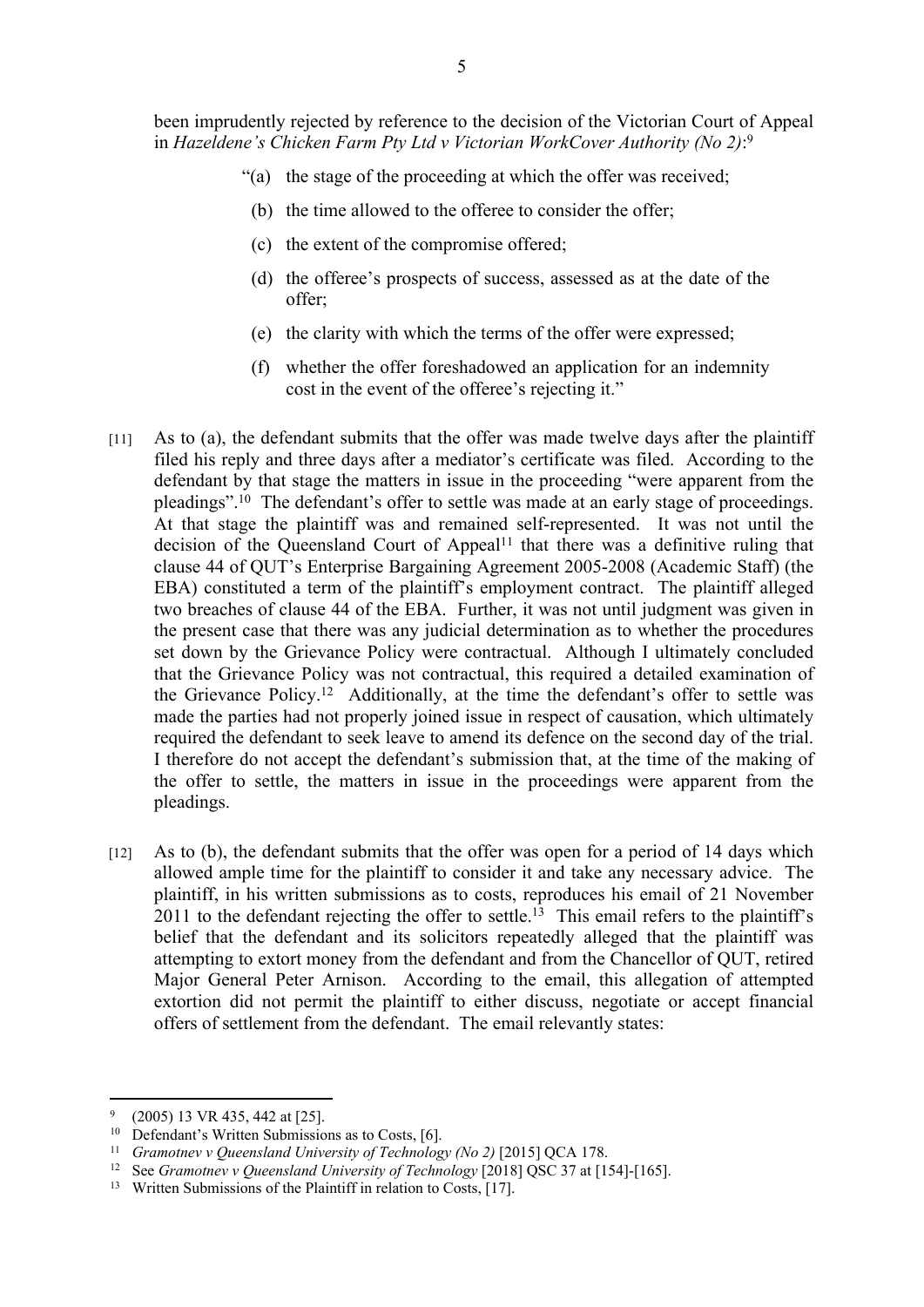- "3. As I have already explained myself, under these circumstances and under such outrageous, unjustified and damaging allegations and propositions from you and QUT, my moral principles, behavioural standards, and my concepts of what is right and what is wrong do not allow me to discuss, negotiate, or accept financial offers of settlement from your client.
- 4. It is therefore entirely your and QUT's responsibility for creating the current situation in which I do not have any choice other than to reject financial offers from QUT.
- 5. On the basis of the above, I repeat again that I will not discuss, negotiate, or accept financial offers of settlement from QUT administration in relation to this matter."
- [13] In subsequent offers by the plaintiff to the defendant (outlined in the plaintiff's written submissions) the plaintiff sought to have the defendant withdraw any accusations or allegations of misconduct against him and to assist him in finding an academic position with another institution. The plaintiff also sought compensation for unused sick leave and annual recreational leave.<sup>14</sup>
- [14] The defendant submits in its reply submissions that the position taken by the plaintiff in paragraph 5 of his email rejecting the offer of settlement "demonstrates the imprudence of his rejection of the defendant's Calderbank offer, because it shows he was not prepared to negotiate, or even discuss, settlement of his claim on the terms that were offered in the Calderbank letter, or any terms involving payment of a settlement sum by the defendant to the plaintiff".<sup>15</sup> The plaintiff's conduct however, must be understood in the context of being a self-represented litigant who believed he was the subject of allegations of seeking to extort money. As is evident from my Reasons, what informed the plaintiff's case was his belief that from 2007 to 2009 he was "repeatedly and systematically subjected to bullying, harassment, workplace modelling, intimidation, discrimination, impediment and retaliation" by the defendant.<sup>16</sup> By these proceedings the plaintiff sought to establish four breaches of his employment contract, which he alleged resulted in the wrongful termination of his employment with the defendant. The case was of sufficient complexity that a period of 14 days for a self-represented person to assess the offer to settle cannot be considered to be of such "ample time" as to warrant an award of indemnity costs.
- [15] As to (c), the defendant submits that the offer proposed generous terms of compromise, namely the payment of \$100,000 plus costs to be assessed. However, had the plaintiff been successful in establishing that one of the breaches of contract resulted in his termination and was causative of loss, the damages sought by the plaintiff were substantial.<sup>17</sup>

<sup>&</sup>lt;sup>14</sup> Written Submissions of the Plaintiff in relation to Costs, [21] and [26].

<sup>15</sup> Defendant's Reply Submissions as to Costs, [3].

<sup>&</sup>lt;sup>16</sup> *Gramotnev v Queensland University of Technology* [2018] QSC 37 at [8].<br><sup>17</sup> The plaintiff sought damages in the amount of \$2,426,746. Even on

The plaintiff sought damages in the amount of \$2,426,746. Even on the defendant's calculations, the plaintiff's lost income was in the order of \$140,000 subject to a further reduction for contingencies: Written Submissions of the Defendant (at trial), [98].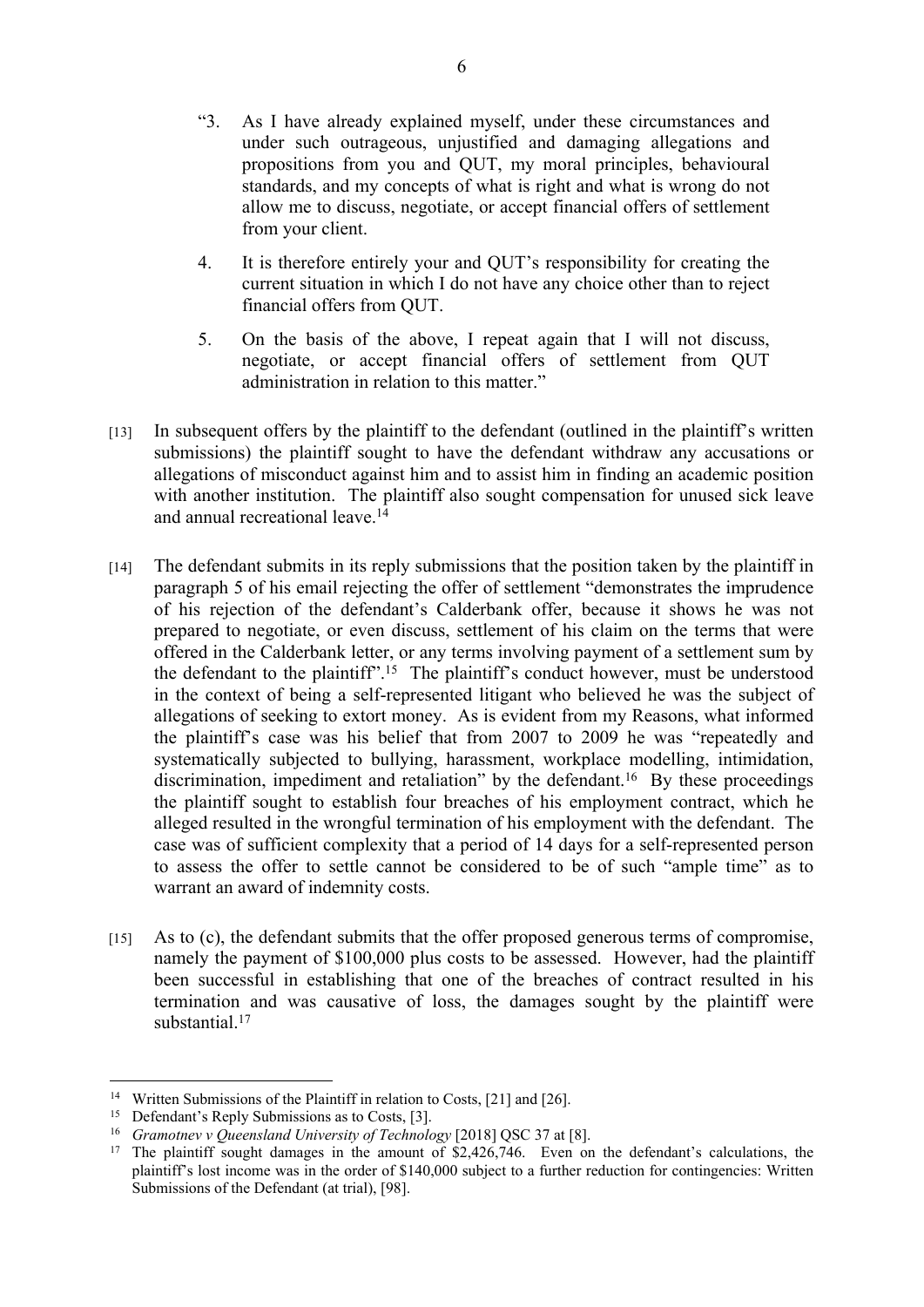- [16] As to (d), the defendant submits that the plaintiff's prospects of success, assessed as at the date of the offer, were nothing more than speculative.<sup>18</sup> I do not accept this submission. The first and second alleged breaches of the employment contract were resolved upon a proper construction of clause 44 of the EBA. It cannot be said that the construction advocated by the plaintiff was either unarguable or without merit.<sup>19</sup>
- [17] As to (e), it may be accepted that the offer was expressed in clear terms without any conditions or reservations. However as to (f), the offer itself did not foreshadow a claim for indemnity costs in the event it was rejected. Although the offer was made under chapter 9 part 5 of the UCPR, no rule within that part, including r 361, would have alerted the plaintiff to the fact that a consequence of rejecting the offer could be an order for indemnity costs. A defendant's entitlement to indemnity costs (subject to the Court's discretion to otherwise order) only arises under r 361(3) in circumstances where the defendant's offer to settle is served on the first day or later day of the trial. Even in those circumstances, the defendant is only entitled to costs on the indemnity basis for those costs incurred after the opening of the Court on the day the offer is served.
- [18] Having regard to the above discussion in relation to each of the six relevant matters, I would exercise my discretion to award costs on the standard basis only.

## **The costs orders sought by the plaintiff**

- [19] The plaintiff's primary submission is that each party should bear its own costs, that is, that there should be no order as to costs. The order sought by the plaintiff would require a departure from the general rule that costs follow the event. This is in circumstances where the plaintiff's claim was dismissed and the defendant has been wholly successful.
- [20] The plaintiff seeks departure from the general rule for the following reasons:
	- (a) the proceedings were in the public interest;
	- (b) the defendant engaged in misconduct leading to the proceedings;
	- (c) the defendant imprudently rejected two offers of settlement made by the plaintiff on 28 June 2011 and 3 July 2013.

None of these reasons, in my view, warrant a departure from the general rule that costs should follow the event. As to (a), the public interest identified by the plaintiff is that the proceedings were "caused by systematic and conscious administrative malpractice and wrongdoings at [an] Australian public university".<sup>20</sup> It cannot be said that the plaintiff conducted the present proceedings in the public interest. By the proceedings the plaintiff sought damages for breach of contract. The determination of this claim did not require the Court to make any determination as to whether the conduct of senior

<sup>18</sup> Defendant's Written Submissions as to Costs, [9].

<sup>&</sup>lt;sup>19</sup> *Gramotnev v Queensland University of Technology* [2018] QSC 37 at [99]-[113].

<sup>&</sup>lt;sup>20</sup> Written Submissions of the Plaintiff in relation to Costs,  $[32(a)]$ .